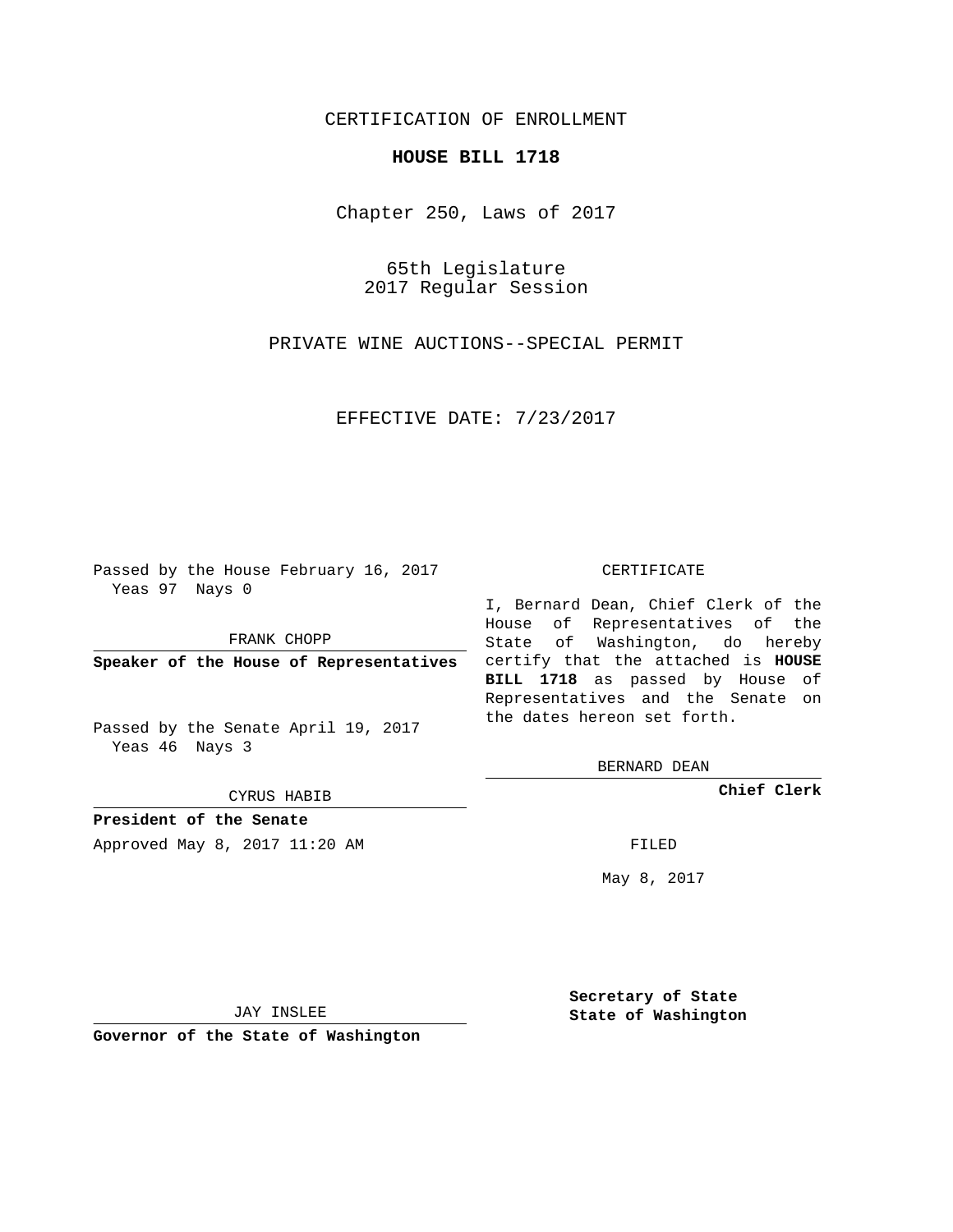## **HOUSE BILL 1718**

AS AMENDED BY THE SENATE

Passed Legislature - 2017 Regular Session

# **State of Washington 65th Legislature 2017 Regular Session**

**By** Representatives Jenkin, Kirby, Barkis, Vick, Stanford, Nealey, Springer, Fey, and Condotta

Read first time 01/26/17. Referred to Committee on Commerce & Gaming.

 AN ACT Relating to creating a special permit for certain wine auctions; and reenacting and amending RCW 66.20.010.

BE IT ENACTED BY THE LEGISLATURE OF THE STATE OF WASHINGTON:

 **Sec. 1.** RCW 66.20.010 and 2016 c 235 s 6 and 2016 c 129 s 1 are 5 each reenacted and amended to read as follows:

 Upon application in the prescribed form being made to any employee authorized by the board to issue permits, accompanied by payment of the prescribed fee, and upon the employee being satisfied that the applicant should be granted a permit under this title, the employee must issue to the applicant under such regulations and at such fee as may be prescribed by the board a permit of the class 12 applied for, as follows:

 (1) Where the application is for a special permit by a physician or dentist, or by any person in charge of an institution regularly conducted as a hospital or sanitorium for the care of persons in ill health, or as a home devoted exclusively to the care of aged people, a special liquor purchase permit, except that the governor may waive the requirement for a special liquor purchase permit under this subsection pursuant to an order issued under RCW 43.06.220(2);

 (2) Where the application is for a special permit by a person engaged within the state in mechanical or manufacturing business or

p. 1 HB 1718.SL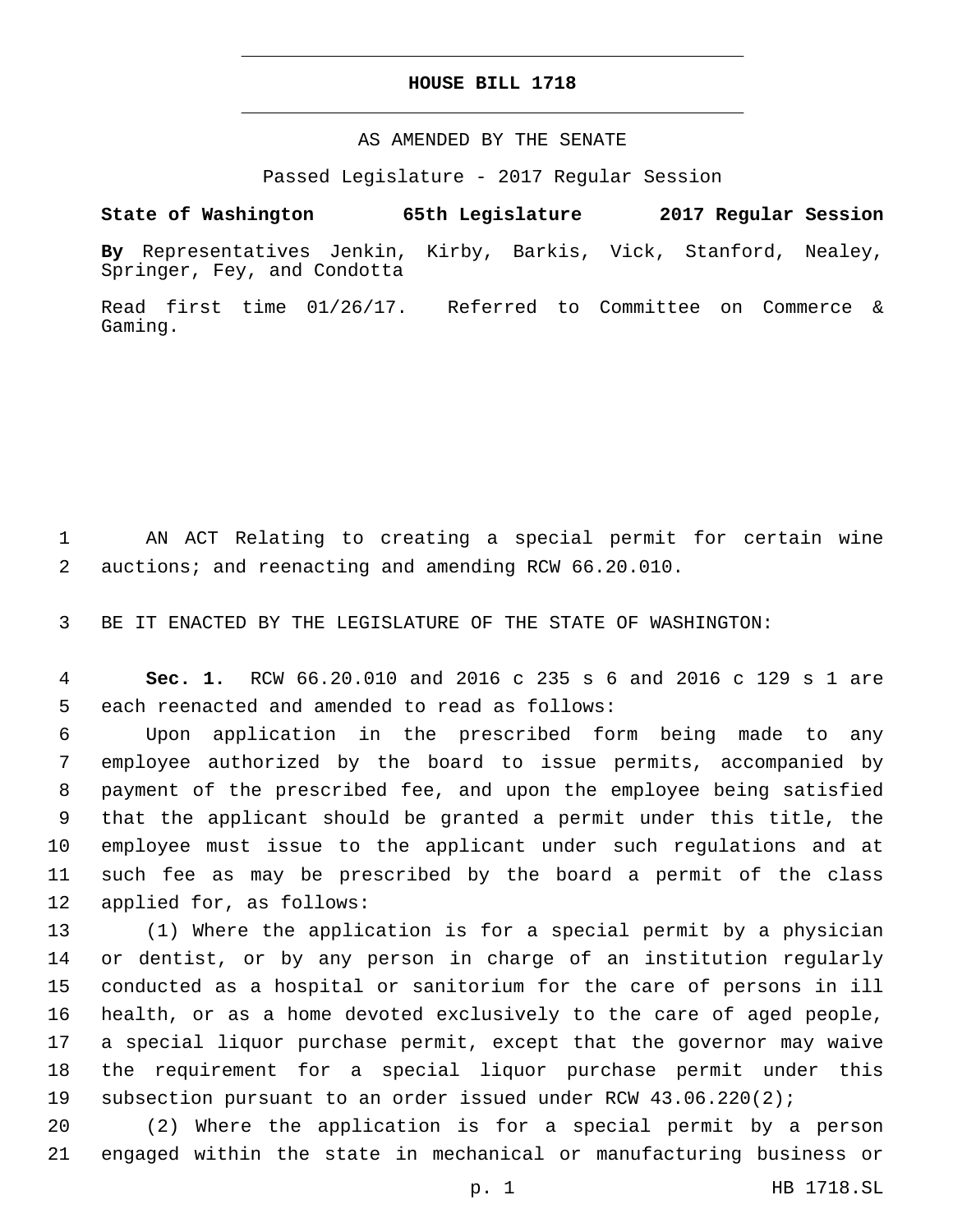in scientific pursuits requiring alcohol for use therein, or by any private individual, a special permit to purchase alcohol for the purpose named in the permit, except that the governor may waive the requirement for a special liquor purchase permit under this subsection pursuant to an order issued under RCW 43.06.220(2);

 (3) Where the application is for a special permit to consume liquor at a banquet, at a specified date and place, a special permit to purchase liquor for consumption at such banquet, to such 9 applicants as may be fixed by the board;

 (4) Where the application is for a special permit to consume liquor on the premises of a business not licensed under this title, a special permit to purchase liquor for consumption thereon for such 13 periods of time and to such applicants as may be fixed by the board;

 (5) Where the application is for a special permit by a manufacturer to import or purchase within the state alcohol, malt, and other materials containing alcohol to be used in the manufacture 17 of liquor, or other products, a special permit;

 (6) Where the application is for a special permit by a person operating a drug store to purchase liquor at retail prices only, to be thereafter sold by such person on the prescription of a physician, a special liquor purchase permit, except that the governor may waive the requirement for a special liquor purchase permit under this subsection pursuant to an order issued under RCW 43.06.220(2);

 (7) Where the application is for a special permit by an authorized representative of a military installation operated by or for any of the armed forces within the geographical boundaries of the state of Washington, a special permit to purchase liquor for use on 28 such military installation;

 (8) Where the application is for a special permit by a vendor that manufactures or sells a product which cannot be effectively presented to potential buyers without serving it with liquor or by a manufacturer, importer, or distributor, or representative thereof, to serve liquor without charge to delegates and guests at a convention of a trade association composed of licensees of the board, when the said liquor is served in a hospitality room or from a booth in a board-approved suppliers' display room at the convention, and when the liquor so served is for consumption in the said hospitality room or display room during the convention, anything in this title to the contrary notwithstanding. Any such spirituous liquor must be purchased from a spirits retailer or distributor, and any such liquor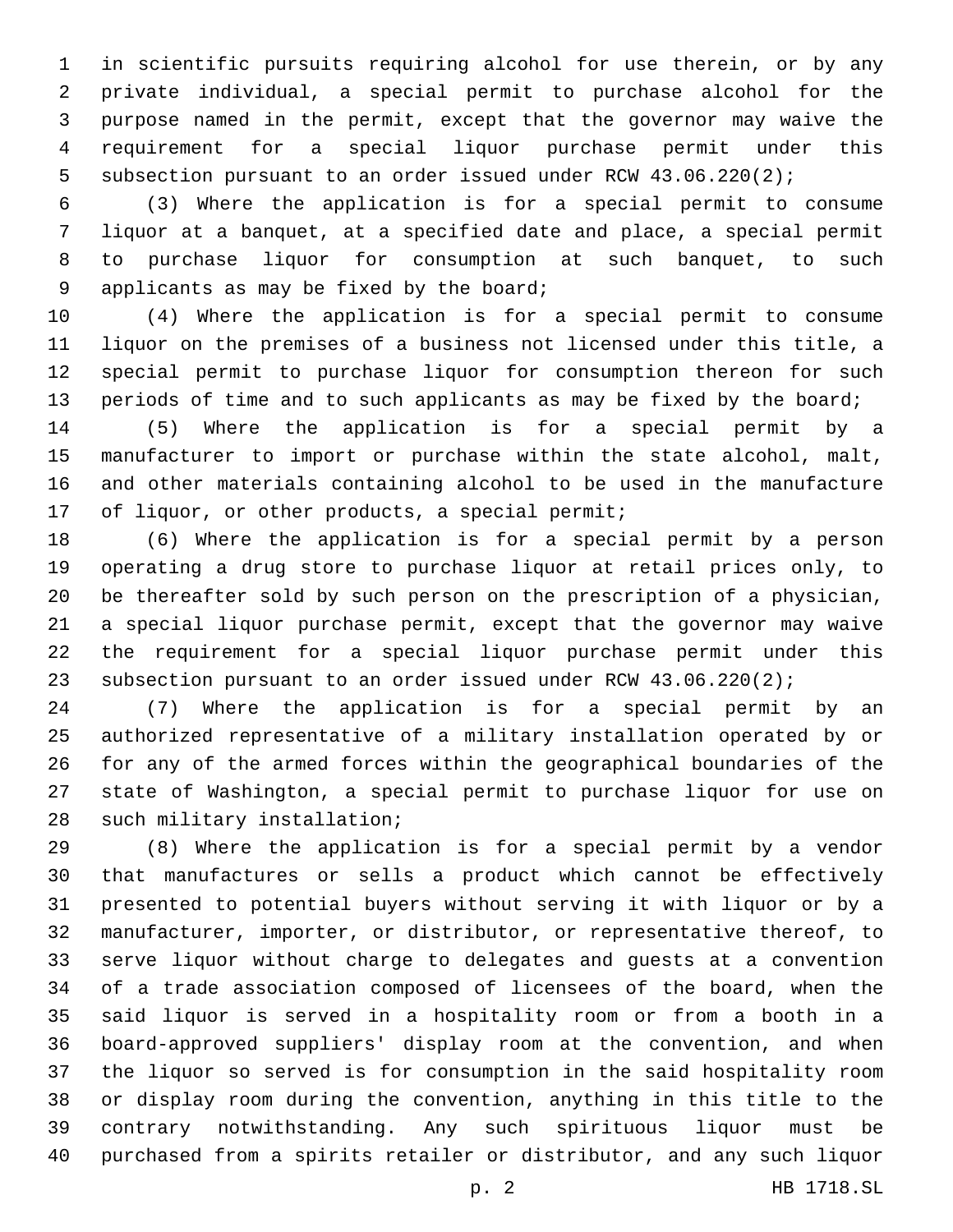is subject to the taxes imposed by RCW 82.08.150, 66.24.290, and 66.24.210;2

 (9) Where the application is for a special permit by a manufacturer, importer, or distributor, or representative thereof, to donate liquor for a reception, breakfast, luncheon, or dinner for delegates and guests at a convention of a trade association composed of licensees of the board, when the liquor so donated is for consumption at the said reception, breakfast, luncheon, or dinner during the convention, anything in this title to the contrary notwithstanding. Any such spirituous liquor must be purchased from a spirits retailer or distributor, and any such liquor is subject to the taxes imposed by RCW 82.08.150, 66.24.290, and 66.24.210;

 (10) Where the application is for a special permit by a manufacturer, importer, or distributor, or representative thereof, to donate and/or serve liquor without charge to delegates and guests at an international trade fair, show, or exposition held under the auspices of a federal, state, or local governmental entity or organized and promoted by a nonprofit organization, anything in this title to the contrary notwithstanding. Any such spirituous liquor must be purchased from a liquor spirits retailer or distributor, and any such liquor is subject to the taxes imposed by RCW 82.08.150, 22 66.24.290, and 66.24.210;

 (11) Where the application is for an annual special permit by a person operating a bed and breakfast lodging facility to donate or serve wine or beer without charge to overnight guests of the facility if the wine or beer is for consumption on the premises of the facility. "Bed and breakfast lodging facility," as used in this subsection, means a facility offering from one to eight lodging units 29 and breakfast to travelers and quests;

 (12) Where the application is for a special permit to allow tasting of alcohol by persons at least eighteen years of age under 32 the following circumstances:

 (a) The application is from a community or technical college as defined in RCW 28B.50.030, a regional university, or a state 35 university;

 (b) The person who is permitted to taste under this subsection is enrolled as a student in a required or elective class that is part of a culinary, sommelier, wine business, enology, viticulture, wine technology, beer technology, or spirituous technology-related degree 40 program;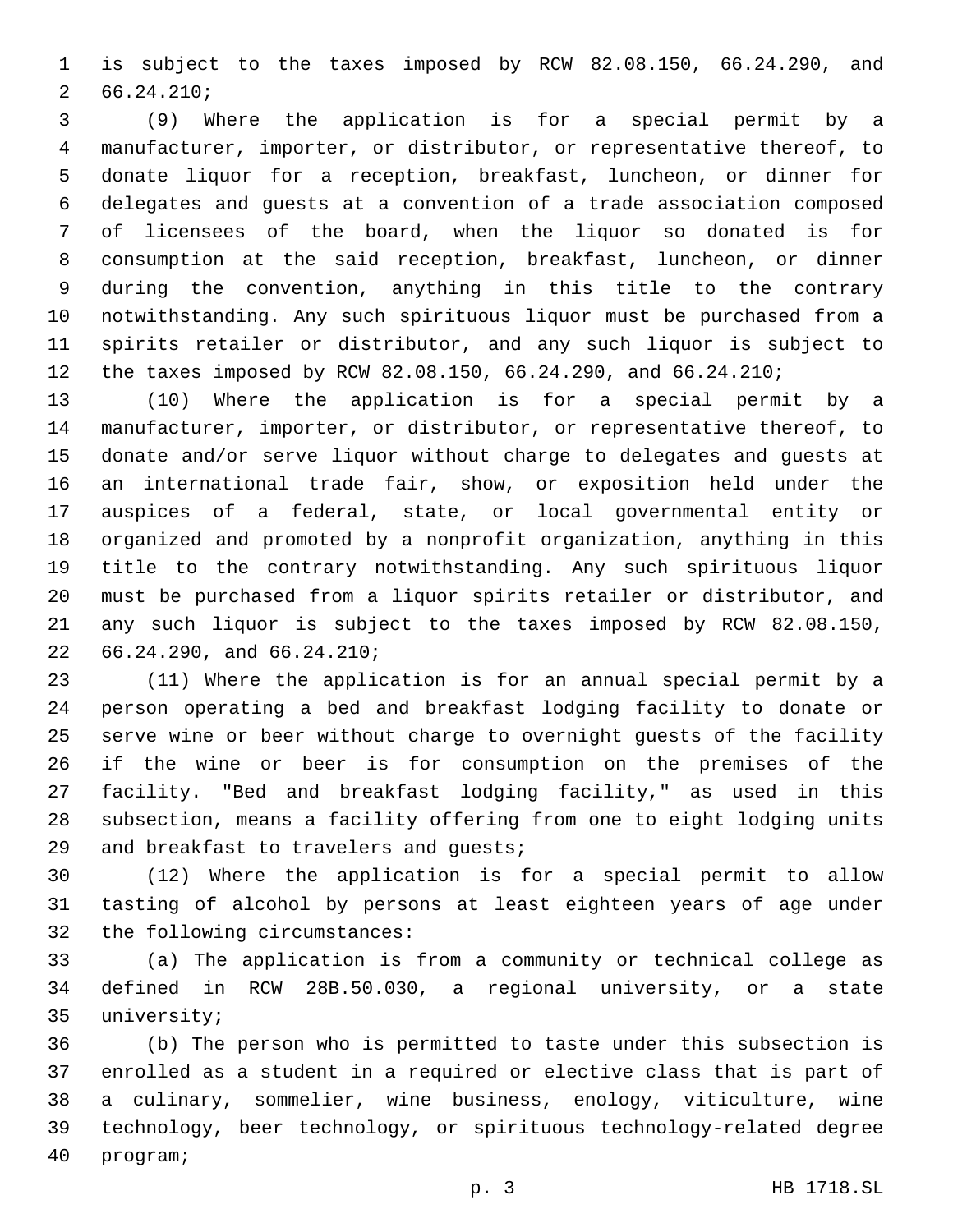(c) The alcohol served to any person in the degree-related programs under (b) of this subsection is tasted but not consumed for the purposes of educational training as part of the class curriculum 4 with the approval of the educational provider;

 (d) The service and tasting of alcoholic beverages is supervised by a faculty or staff member of the educational provider who is twenty-one years of age or older. The supervising faculty or staff member shall possess a class 12 or 13 alcohol server permit under the 9 provisions of RCW 66.20.310;

 (e) The enrolled student permitted to taste the alcoholic beverages does not purchase the alcoholic beverages; and

 (f) The permit fee for the special permit provided for in this 13 subsection (12) must be waived by the board;

 (13) Where the application is for a special permit by a distillery or craft distillery for an event not open to the general public to be held or conducted at a specific place, including at the licensed premise of the applying distillery or craft distillery, upon a specific date for the purpose of tasting and selling spirits of its own production. The distillery or craft distillery must obtain a permit for a fee of ten dollars per event. An application for the permit must be submitted for private banquet permits prior to the event and, once issued, must be posted in a conspicuous place at the premises for which the permit was issued during all times the permit is in use. No licensee may receive more than twelve permits under 25 this subsection  $(13)$  each year;

 (14) Where the application is for a special permit by a manufacturer of wine for an event not open to the general public to be held or conducted at a specific place upon a specific date for the purpose of tasting and selling wine of its own production. The winery must obtain a permit for a fee of ten dollars per event. An application for the permit must be submitted at least ten days before the event and once issued, must be posted in a conspicuous place at the premises for which the permit was issued during all times the permit is in use. No more than twelve events per year may be held by 35 a single manufacturer under this subsection;

 (15) Where the application is for a special permit by a manufacturer of beer for an event not open to the general public to be held or conducted at a specific place upon a specific date for the purpose of tasting and selling beer of its own production. The brewery or microbrewery must obtain a permit for a fee of ten dollars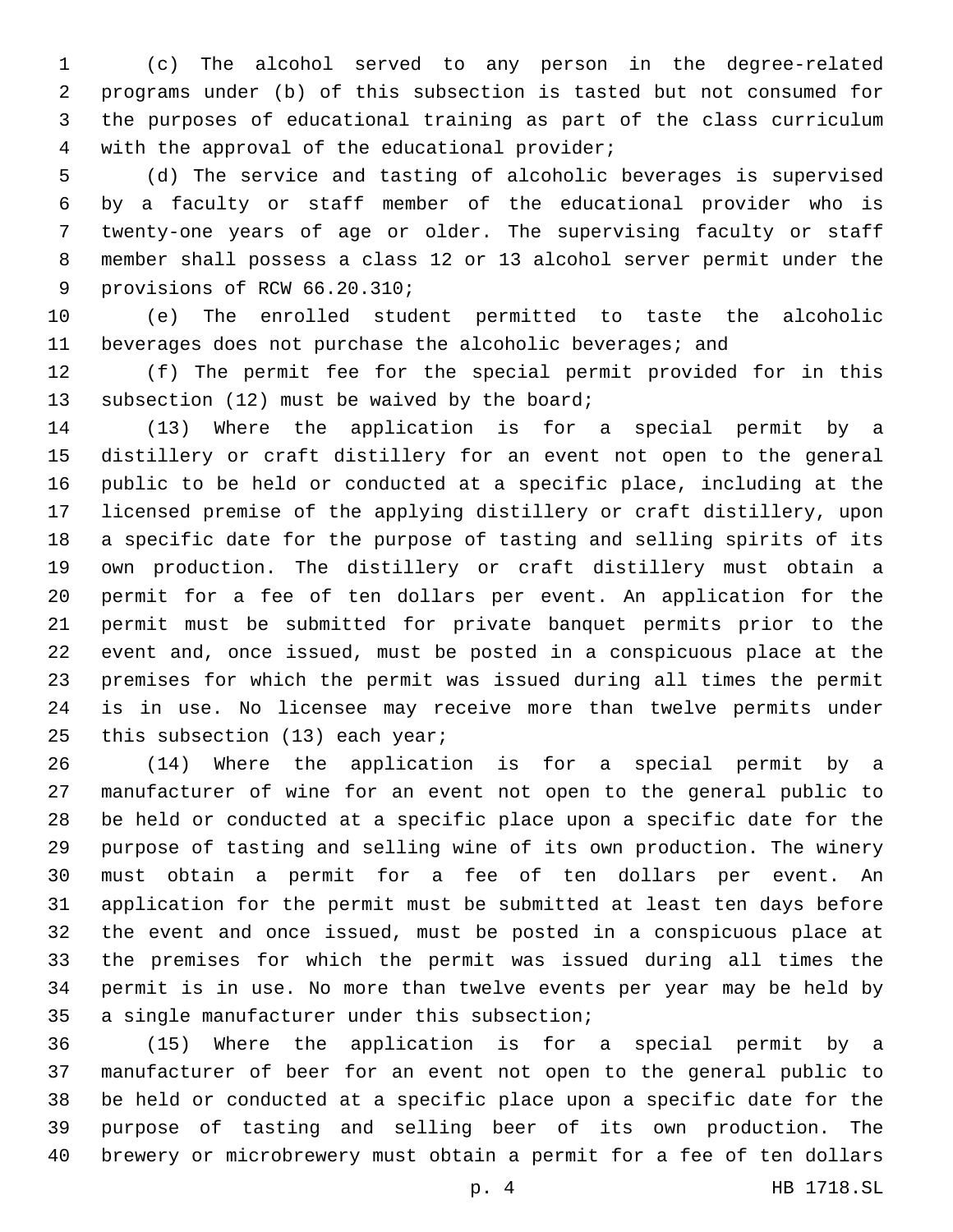per event. An application for the permit must be submitted at least 2 ten days before the event and, once issued, must be posted in a conspicuous place at the premises for which the permit was issued during all times the permit is in use. No more than twelve events per year may be held by a single manufacturer under this subsection;

 (16) Where the application is for a special permit by an individual or business to sell a private collection of wine or spirits to an individual or business. The seller must obtain a permit at least five business days before the sale, for a fee of twenty-five dollars per sale. The seller must provide an inventory of products sold and the agreed price on a form provided by the board. The seller shall submit the report and taxes due to the board no later than twenty calendar days after the sale. A permit may be issued under this section to allow the sale of a private collection to licensees, but may not be issued to a licensee to sell to a private individual or business which is not otherwise authorized under the license held by the seller. If the liquor is purchased by a licensee, all sales are subject to taxes assessed as on liquor acquired from any other source. The board may adopt rules to implement this section.

 (17)(a) A special permit, where the application is for a special permit by a nonprofit organization to sell wine through an auction, not open to the public, to be conducted at a specific place, upon a specific date, and to allow wine tastings at the auction of the wine to be auctioned.

 (b) A permit holder under this subsection (17) may at the specified event:

27 (i) Sell wine by auction for off-premises consumption; and

 (ii) Allow tastings of samples of the wine to be auctioned at the event.

 (c) An application is required for a permit under this subsection (17). The application must be submitted prior to the event and once issued must be posted in a conspicuous place at the premises for which the permit was issued during all times the permit is in use.

 (d) Wine from more than one winery may be sold at the auction; however, each winery selling wine at the auction must be listed on the permit application. Only a single application form may be required for each auction, regardless of the number of wineries that are selling wine at the auction. The total fee per event for a permit issued under this subsection (17) is twenty-five dollars multiplied by the number of wineries that are selling wine at the auction.